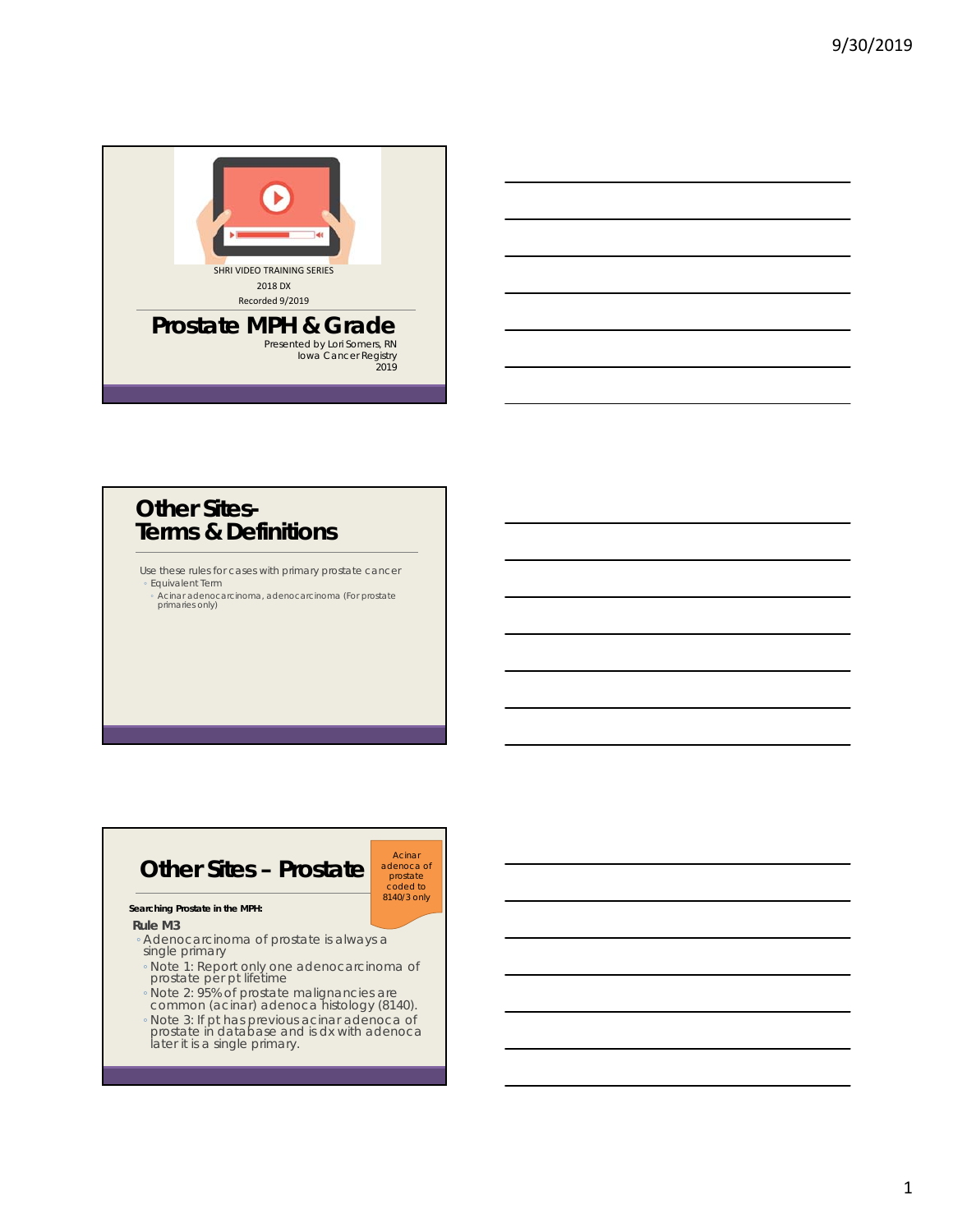# **Other Sites–Prostate**

#### **Rule H10**

◦ Code 8140 (adenoca nos) for prostate primaries when the diagnosis is acinar (adeno)carcinoma.

#### **Rule H20**

◦ Code 8140 (adenocarcinoma, NOS) for prostate primaries when dx is acinar (adeno)carcinoma.

### Prostate multiple primary?

C. Prostate, prostatectomy:

Prostatic **adenocarcinoma**, Gleason score 4+3=7 (grade group 2), with tertiary pattern 5.

Tumor involves both lobes with focal extraprostatic extension.

All surgical margins free of tumor.

Perineural invasion identified.

Lymphovascular invasion identified.

Separate incidental well-differentiated neuroendocrine<br>tumor (carcinoid tumor), 0.1 cm in greatest dimension confined<br>to the prostate (chromogranin, synaptophysin, PSA, PSAP and<br>CK7 positive) with no mitoses identified.

Seminal vesicles free of tumor.

### Question 20180088 SEER

Solid Tumor Rules (2018)/Multiple primaries--Prostate: How many primaries are abstracted and what M Rule applies when a patient is diagnosed with prostate adenocarcinoma in 2014, followed by liver mass biopsy showing neuroendocrine carcinoma, small cell type of the prostate in 2018?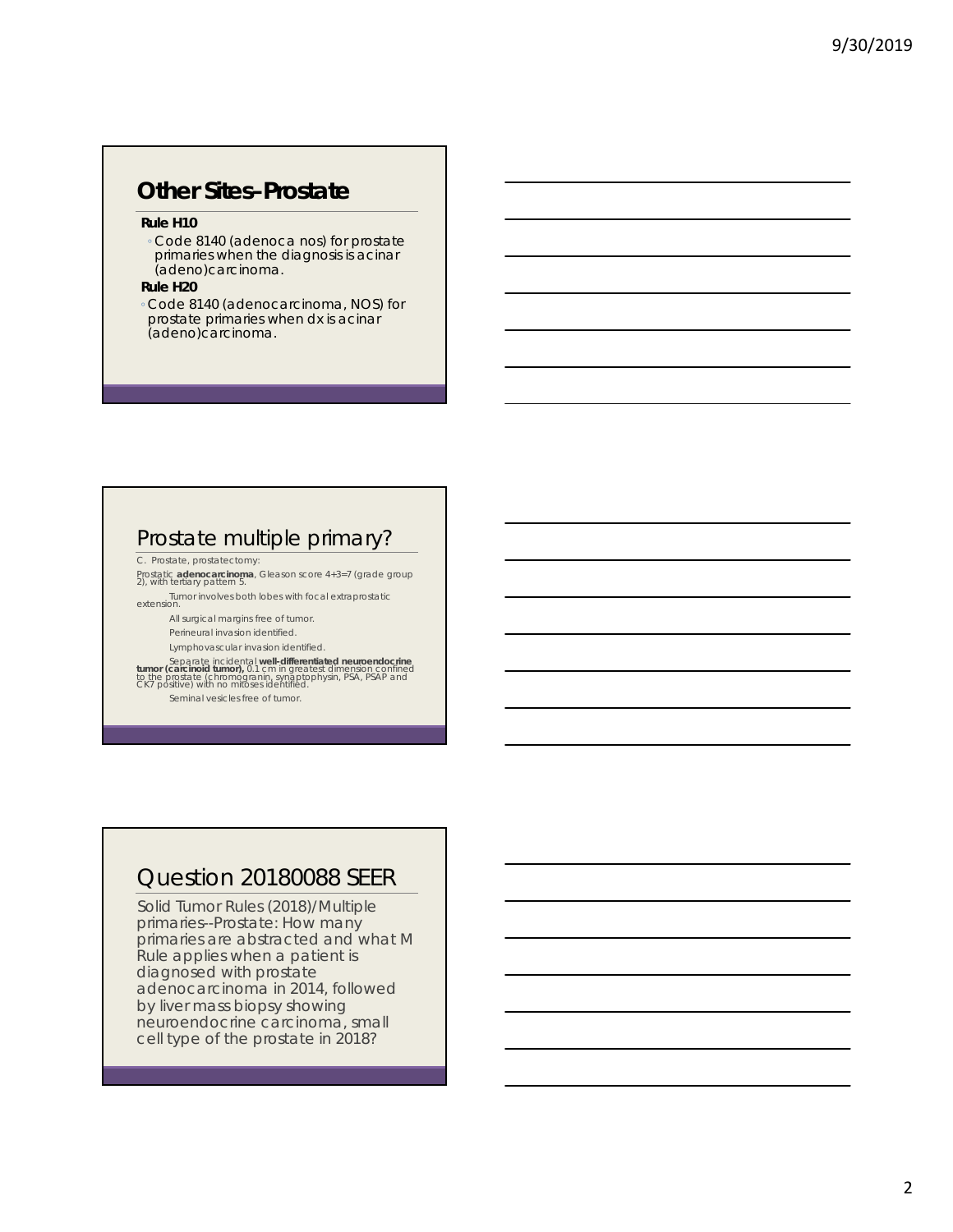### SEER Answer

The guidance provided in SINO 20130221 still applies. Accession<br>two primaries, adenocarcinoma [8140/3] of the prostate<br>[C619], followed by small cell (neuroendocrine) carcinoma<br>[8041/3] of the postate [C619] for each of th

In each case, the second histology (because it is not<br>adenocarcinoma) is a new prostate primary. Small cell<br>carcinoma and small cell neuroendocrine carcinoma are not<br>adenocarcinomas. As a result, they are not covered by Ru

For the case described in this SINQ submission, based on the findings of a lobular mass in the prostate bed, this is a second primary (there is residual prostatic tissue).

This is unchanged from the 2007 Multiple Primaries Rules for Other Sites.

# MORPHOLOGY CODES

Adenocarcinoma (8140/3) ◆ 95% of all prostate cancers

Rare histologies (The rest of 5%)

Acinar adenocarcinoma, sarcomatoid 8572/3

Transitional cell carcinoma (8120/3)

Small cell carcinoma (8041/3)

Squamous cell carcinoma (8070/3)

| Effective January 1, 2018<br>ICD-O-3 codes, behaviors and terms are site-specific<br>Alpha Order<br>Last updated 8/22/18 |                                 |                                            |                          |                                                                                                             |  |  |
|--------------------------------------------------------------------------------------------------------------------------|---------------------------------|--------------------------------------------|--------------------------|-------------------------------------------------------------------------------------------------------------|--|--|
| <b>Status</b>                                                                                                            | $ICO-O-3$<br>Morphology<br>Code | <b>Tarm</b>                                | Reportable<br><b>V/N</b> | Comments                                                                                                    |  |  |
| New Term                                                                                                                 | 8551/3                          | Acinar adenocarcinoma (C14. )              | ٧                        | Lung primaries diagnosed<br>prior to 1/1/2018 use.<br>code 8550/3<br>For prostate (all years) see<br>414013 |  |  |
| New Term                                                                                                                 | 8140/3                          | Azinar adenocarcinoma (C61.9 ONLY)         | ٧                        | For prostate only, do not<br>use 8550/3                                                                     |  |  |
| New Term                                                                                                                 | 8572/3                          | Azinar adenocarcinoma, sarcomatoid (C61.9) | ٧                        |                                                                                                             |  |  |
| New Term                                                                                                                 | <b>RS50/3</b>                   | Acinar cell carcinoma                      | v                        | Excludes C61.9-see<br>8140/3                                                                                |  |  |

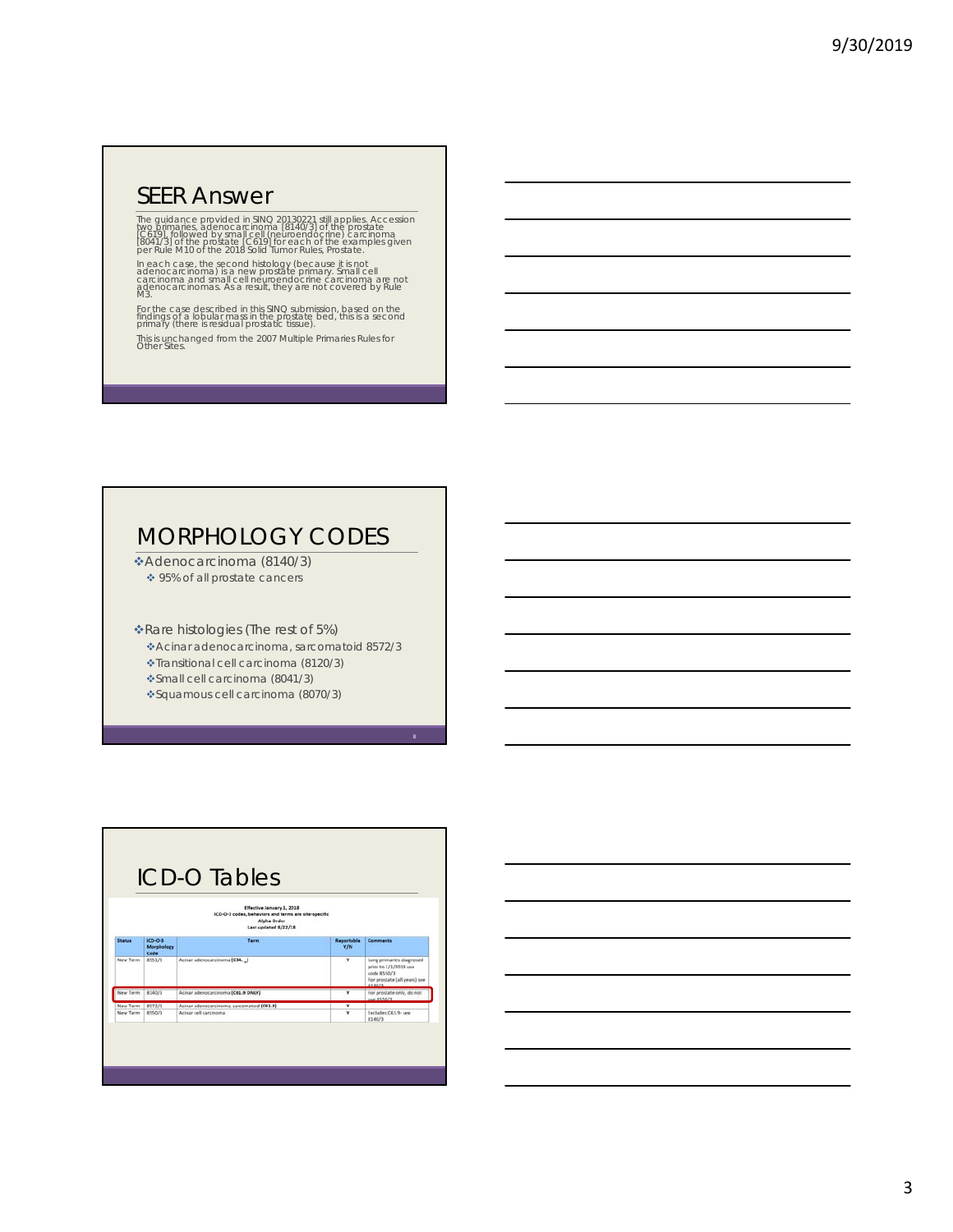# ICD-O SITE CODE

**C619** Prostate Gland

Easy Enough!!!!!!!

**C680** Prostatic Urethra

Rarely, you may get a Transitional Cell CA arising in the prostate. This most likely arises from the prostatic urethra within the prostate (C680)

**Prostate Grade**

# CLINICAL GRADE

#### •CANNOT BE BLANK

•Highest grade from primary tumor assessed clinical time frame

•Codes 1-5 take priority over A-E

•For prostate, **TURP** qualifies for clinical grade only

#### •Code 9

- Grade from pri site not documented
- Clinical workup not done (i.e. incidental finding during surgery for another condition)
- Grade checked not applicable on CAP and no other info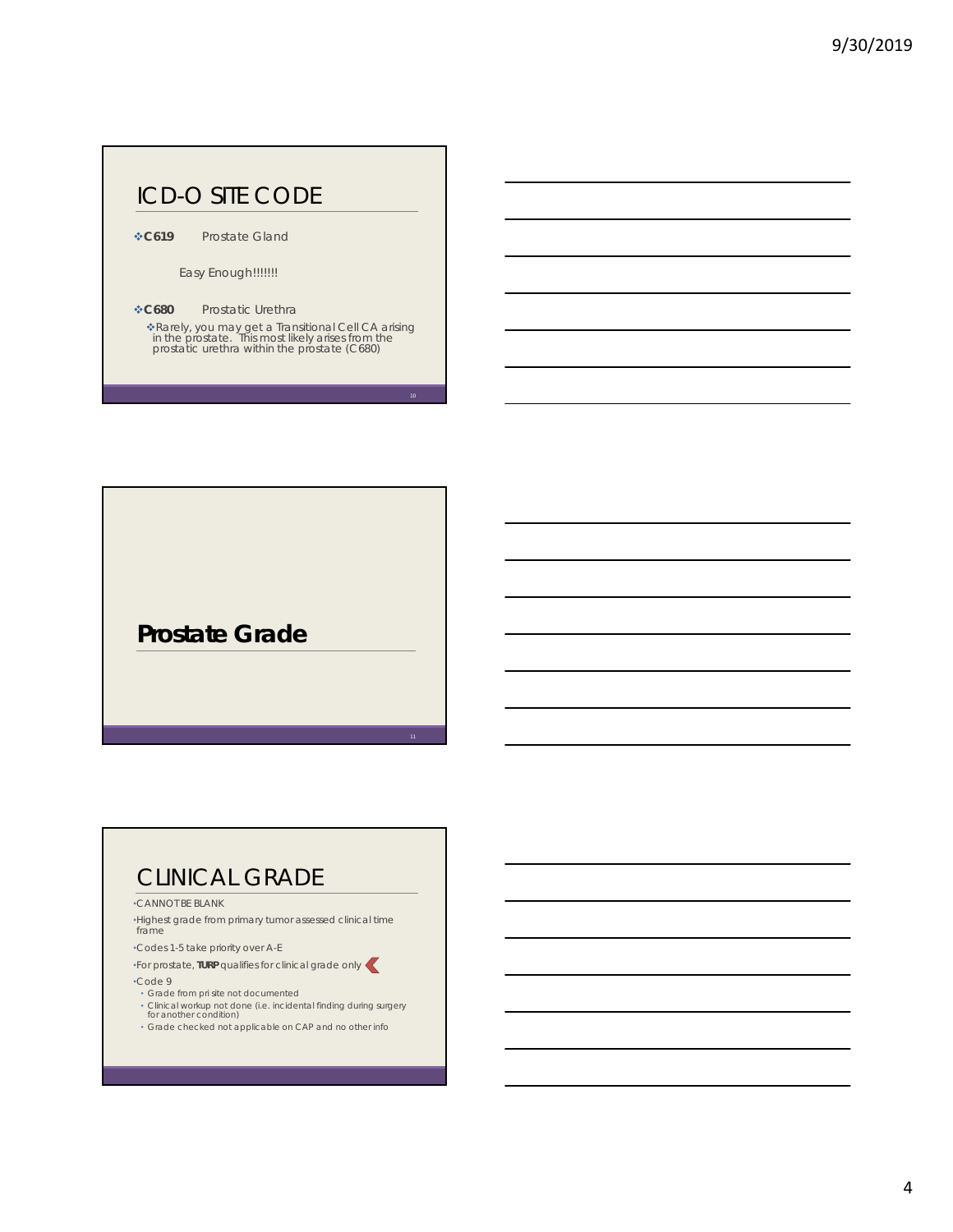| Code           | <b>Grade Description</b>                                                                                                          |  |  |
|----------------|-----------------------------------------------------------------------------------------------------------------------------------|--|--|
| 1              | Grade Group 1: Gleason score less than or equal to 6                                                                              |  |  |
| $\overline{2}$ | Grade Group 2: Gleason score 7<br>Gleason pattern 3+4                                                                             |  |  |
| $\overline{a}$ | Grade Group 3: Gleason score 7<br>Gleason pattern 4+3                                                                             |  |  |
| 4              | Grade Group 4: Gleason score 8                                                                                                    |  |  |
| 5              | Grade Group 5: Gleason score 9 or 10                                                                                              |  |  |
| А              | Well differentiated                                                                                                               |  |  |
| B              | Moderately differentiated                                                                                                         |  |  |
| $\epsilon$     | Poorly differentiated                                                                                                             |  |  |
| D              | Undifferentiated, anaplastic                                                                                                      |  |  |
| E              | Stated as "Gleason score 7" with no patterns documented or<br>Any Gleason patterns combination equal to 7 not specified in 2 or 3 |  |  |
| 9              | Grade cannot be assessed; Unknown                                                                                                 |  |  |

# PATHOLOGIC GRADE

•PATH GRADE CANNOT BE BLANK

• Assign highest grade from primary tumor. If clinical grade<br>highest, use grade during clinical time frame for both clinical<br>and path grade.<br>• Resection done and no grade from surgical resection, use<br>grade from clinical wo

- 
- 
- Resection done and no residual cancer, use grade from clinical workup.

•**TURP** does not qualify for surgical resection. Must be prostatectomy.

### PATHOLOGIC GRADE

•Code 9 when

- Grade from primary site not documented
- No resection of primary site
- Neo-adjuvant therapy followed by a resection
- Clinical case only
- Only one grade available, cannot determine if clinical, path or after neoadjuvant therapy
- Grade checked 'not applicable' on CAP protocol
- No other info available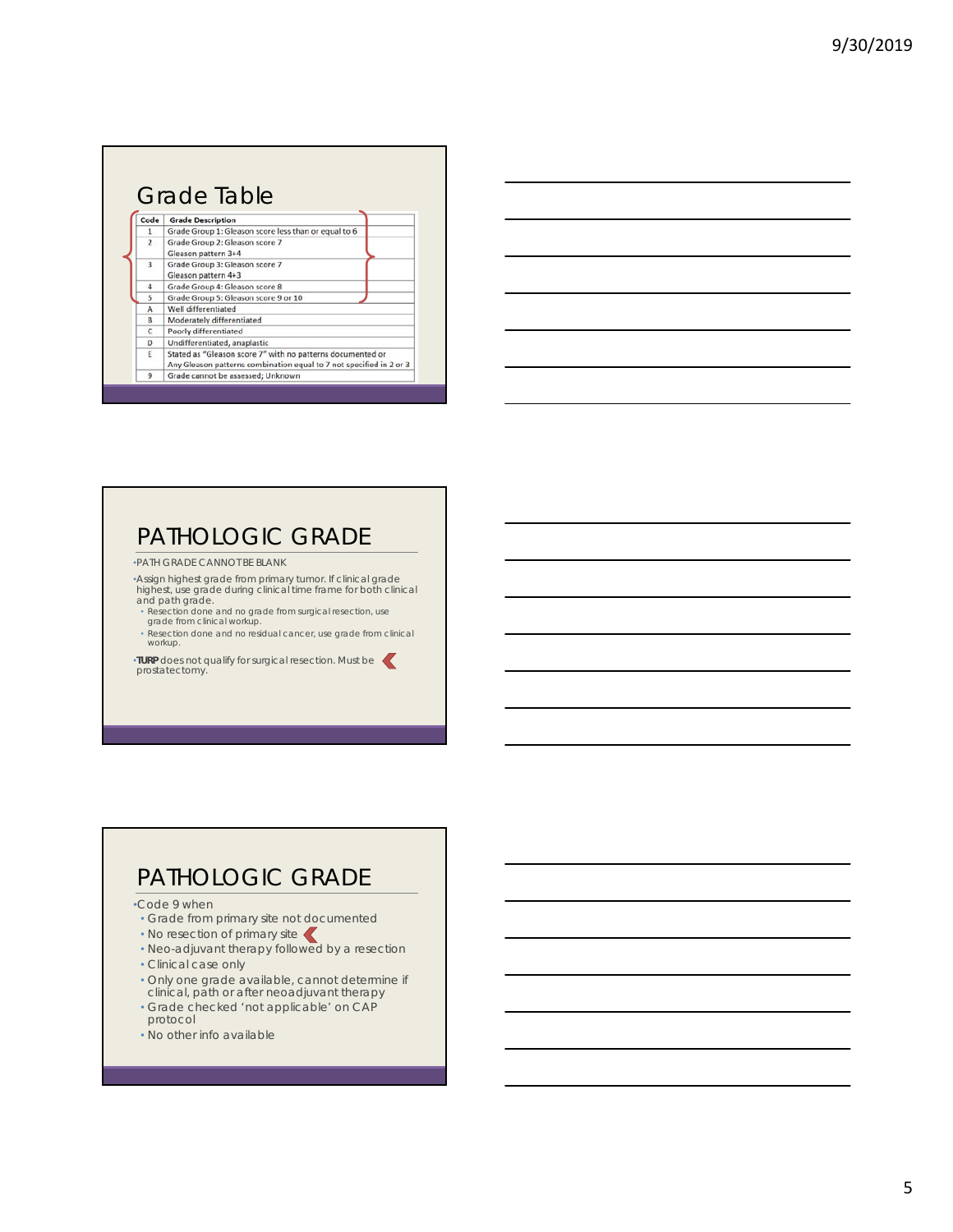### POST-THERAPY GRADE

Leave post-therapy grade blank when:

- No neoadjuvant therapy
- Clinical or path case only
- Only one grade available and cannot determine if clinical, path or post therapy

Assign highest grade from resected primary tumor assesses after the completion of neoadjuvant therapy.

#### Code 9 when:

- Surgical resection done after neoadjuv therapy, grade not doc
- Surgical resection done after neoadjuv therapy and no residual • Grade checked 'not applicable' on CAP protocol

### Grade Exercise #1

2/24/2018 Prostate and seminal vesicles, radical prostatectomy:

Adenocarcinoma, Gleason score 3 + 4 = 7 (Grade Group 2) with tertiary pattern 5 (approximately 25%).

Tumor present in both lobes and<br>apex. Focal high grade postatic<br>intraepithelial neoplasia. Perineural<br>intraepithelial neoplasia. Perineural<br>space linvasion identified. No<br>extraprostatic extension identified.<br>Aleman vesicle

| Code          |
|---------------|
| Q             |
| $\mathcal{P}$ |
| blank         |
|               |

# Grade Exercise #2

2/17/2019 Prostate needle biopsy for elev PSA. pT1c Adenocarcinoma of prostate, Gleason 3+4=7.

3/17/2019 Prostate, radical prostatectomy: Adenocarcinoma, Gleason score 4+3=7 (Grade Group 3) with tertiary pattern 5.

Tumor involves both prostate lobes, left and right apex and right base……Margins not involved, closest posterior left level 5 and right apex margins less than 0.1 cm. AJCC 8th edition stage pT3b pN1.

| <b>SSDI Field</b>     | Code           |
|-----------------------|----------------|
| <b>Grade Clinical</b> | $\mathfrak{p}$ |
| Grade Pathological    | 3              |
| Grade Post Therapy    | blank          |
|                       |                |